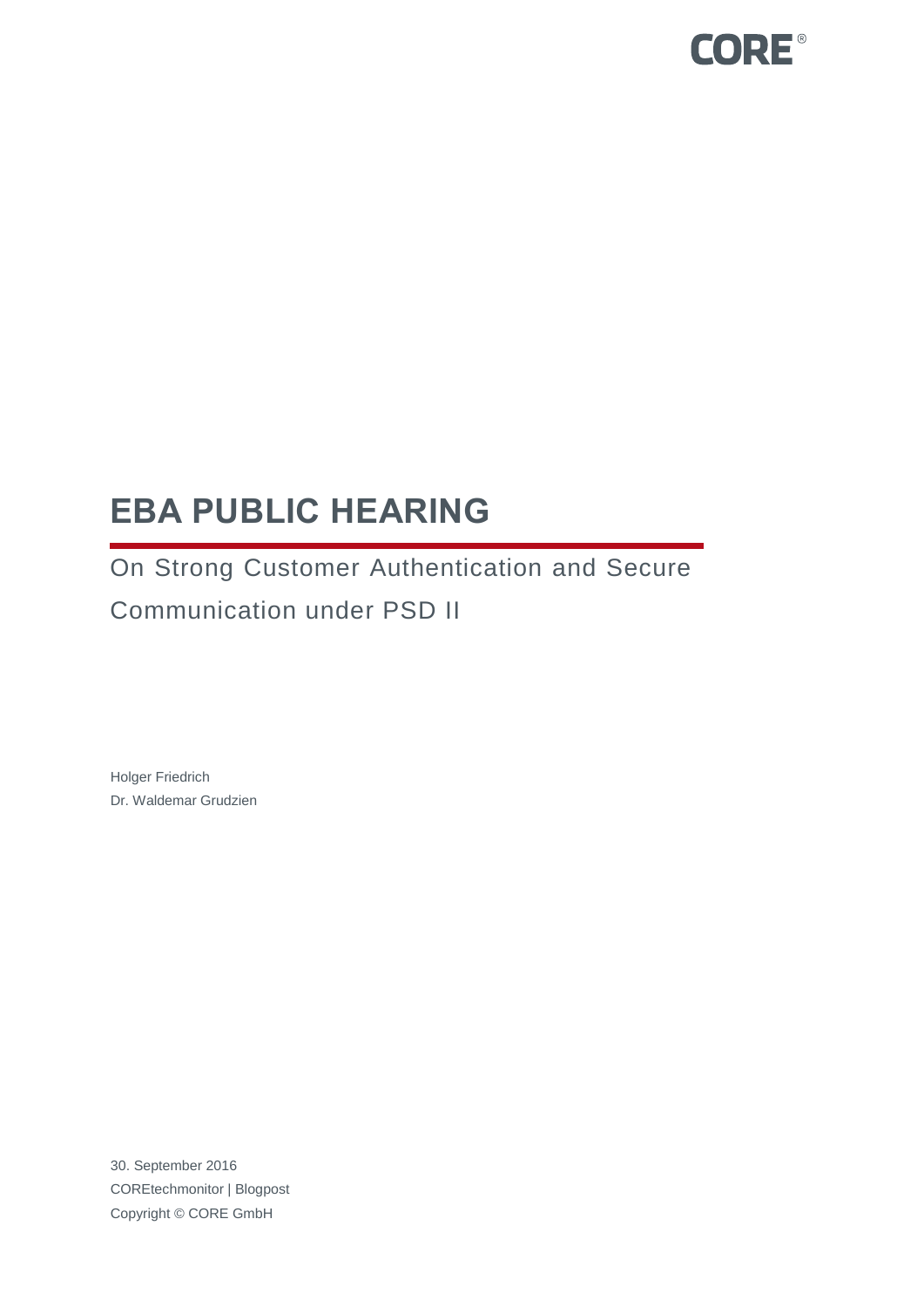# **Key Facts**

- The EBA is strengthening the major aspects of RTS (Regulatory Technical Standards) in terms of strong customer authentication and secure communication for cashless transactions
- Discussion I: SCA (strong customer authentication) occurs only once a month with AISPs (Account Information Service Providers)
- **Discussion II: Strengthening SCA**
- Confirmation: the use of PSD II interface is mandatory for TPPs (Third-Party Providers) (screen scraping prohibited)
- **D** Conclusion: strengthening SCA does not generate any momentum for RBA technologies, even if reference is made to synergies in other application scenarios (e.g. digital identity under eIDAS)

# **Report**

#### 1. CONTEXT

The EBA public hearing on Regulatory Technical Standards, specifying the requirements on strong customer authentication and common secure communication under PSD II, took place on September 23. The public hearing is an integral part of the consultation phase and regularly provides a summary of the initial consultation phase, as well as an insight into how the RTS are likely to shape up. Starting with the main points of development concerning RTS, which are reflected in the Consultation Paper [compare "Customer Authentication for Cashless Transactions: Impacts of the New RTS (Regulatory Technical Standards) under PSD II" post], the major points of discussion during the hearing are detailed below.

The key development items and discussion points can be deemed as the preliminary status of PSD II in terms of (1) strong customer authentication and (2) secure communication for cashless transactions, as responses to the RTS published on August 12 can be submitted by October 12, 2016. The EBA is planning to publish the final draft of RTS in the first quarter of 2017. Nonetheless, statements made by the EBA during the procedure represent a strong opinion, which might be included in the final RTS. The most important statements are detailed below, together with an initial assessment of each.

2. Details of Statements Made by the EBA

The EBA will not change the basic elements of PSD II, as was made clear several times during the hearing. The mandate conferred on the EBA which applies to the development of regulatory and technical guidelines for selected aspects regarding the implementation of PSD II.

The current discussion concentrates mainly on procedures concerning strong customer authentication and securing the trust and integrity of user credentials, as well as requirements governing exemptions from strong customer authentication. Up until now, the rule was that SCA (Strong Customer Authentication) could always be applied and requested when account information was being accessed. This would now change as a result of the discussion, as of right now it would only be permitted to request SCA again after a one-month period. Applying SCA earlier in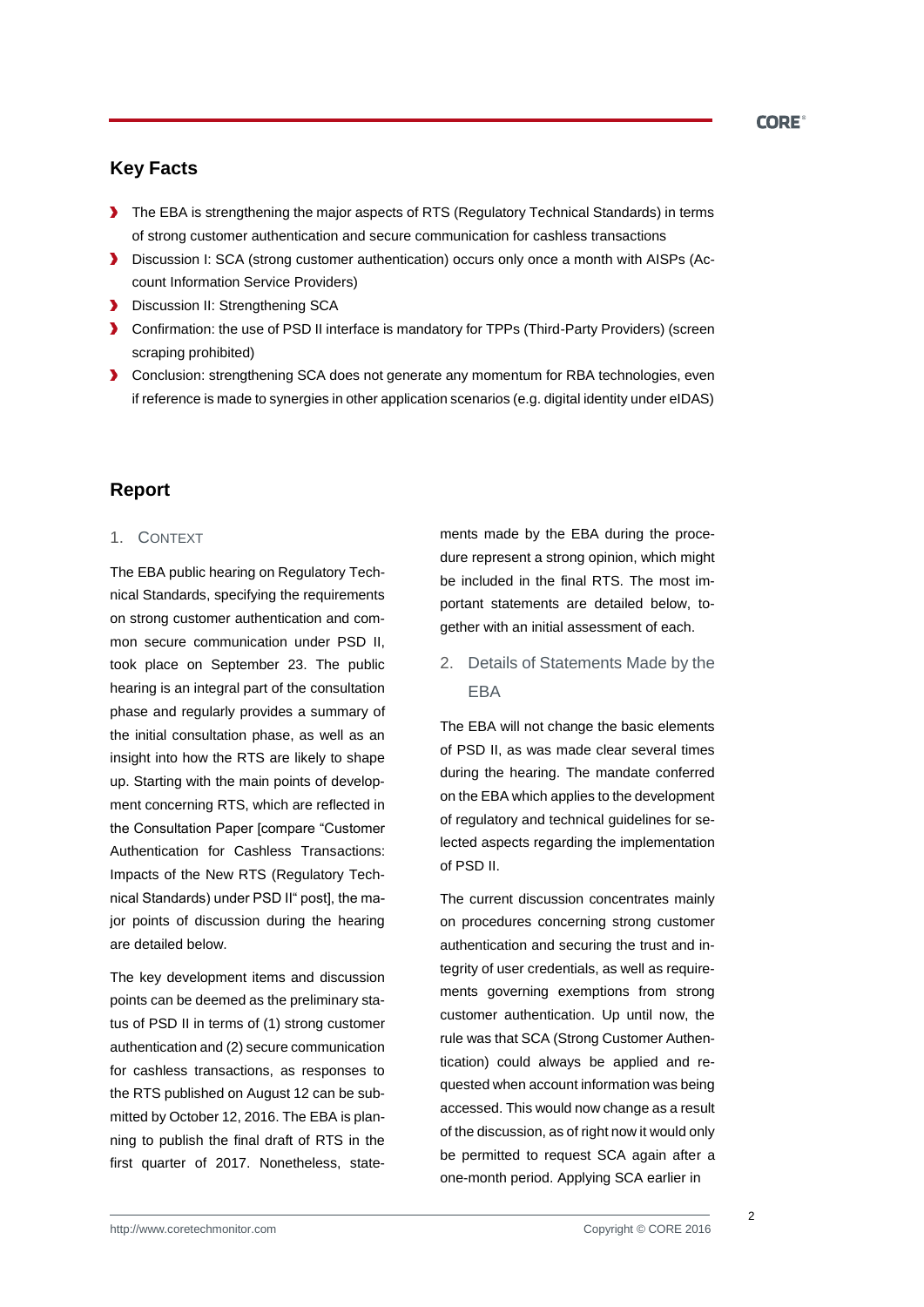**CORE<sup>®</sup>** 

## **CORE**

## EBA Expresses Views on PSD II RTS during Hearing, there is Great Potential for Change Concerning Use of SCA among AISPs



*Fig. 1: The EBA's views on applying exemption rules to SCA for AISPs following the hearing on September 23 in conjunction with the RTS SCA draft dated August 12*

the month would not be permitted. High hurdles would be placed on financial institutes who wish to undertake SCA at an earlier stage. The EBA is asking for responses to this idea.

A basic change has come about concerning the assessment of the risk-based approach during customer authentication. Before the hearing took place, an account-holding bank was able to request strong authentication for each access request, but was also able to waive SCA and only apply RBA for factor 2. The EBA made it quite clear during the discussions held at the hearing, that factor 2 can no longer be achieved by means of RBA. The EBA cites the following two arguments to back up its view:

1. Breaching the level playing field: a possible scenario would be that the account-holding bank only carries out checks in line with RBA, whereas it would request SCA from TPPs (thirdparty providers), thereby putting them at a disadvantage.

2. Loss ratio in online banking: according to the EBA, the risk-based approach isn't enough to reduce or keep losses to a minimum in online banking over the long term. The EBA only refers to a "few small retailers and some countries" as evidence of this assessment.

The EBA confirmed its opinion in regards to the mandatory use of a bank's interface for TPPs. Accordingly, TPPs have to use an interface provided by the bank for PSD II functions PISP, AISP and PIISP, and may not use any other means of access, such as screen scraping. The interface must provide the same functions and data as offered by Web browser-based online banking.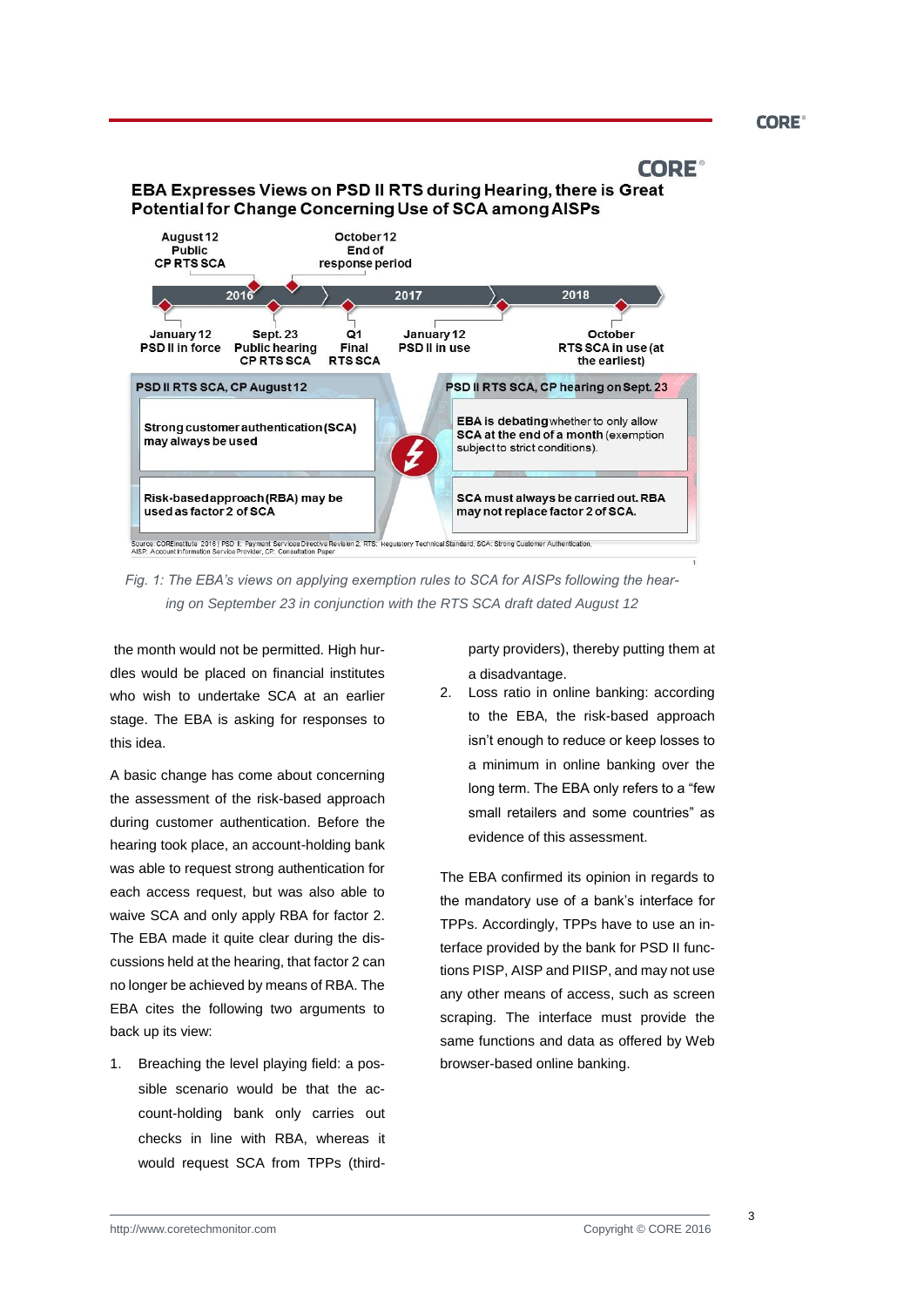## **CORE<sup>®</sup>**

## 3. CONSLUSION

The EBA's latest hearing on RTS for SCA brought about two major changes to the discussion, beyond strengthening PSD II: SCA can not to be carried out prior to the end of a one-month period, no application of RBA for factor 2 of SCA.

Should banks not be allowed to use exemption rules regarding SCA for account information services, this would, in our view, have implications on the convenience and security of banking and cashless transactions.

The loss of significance regarding RBA may not only result in a drop in use, but also adversely affect research into RBA in Europe. This would mean that pioneering technologies such as device fingerprinting, behavioral analytics and biometrics would suffer too. Strengthening SCA compared with RBA does not generate any direct momentum for RBA technologies, even though the EBA points out synergies for other application scenarios (for instance under eID).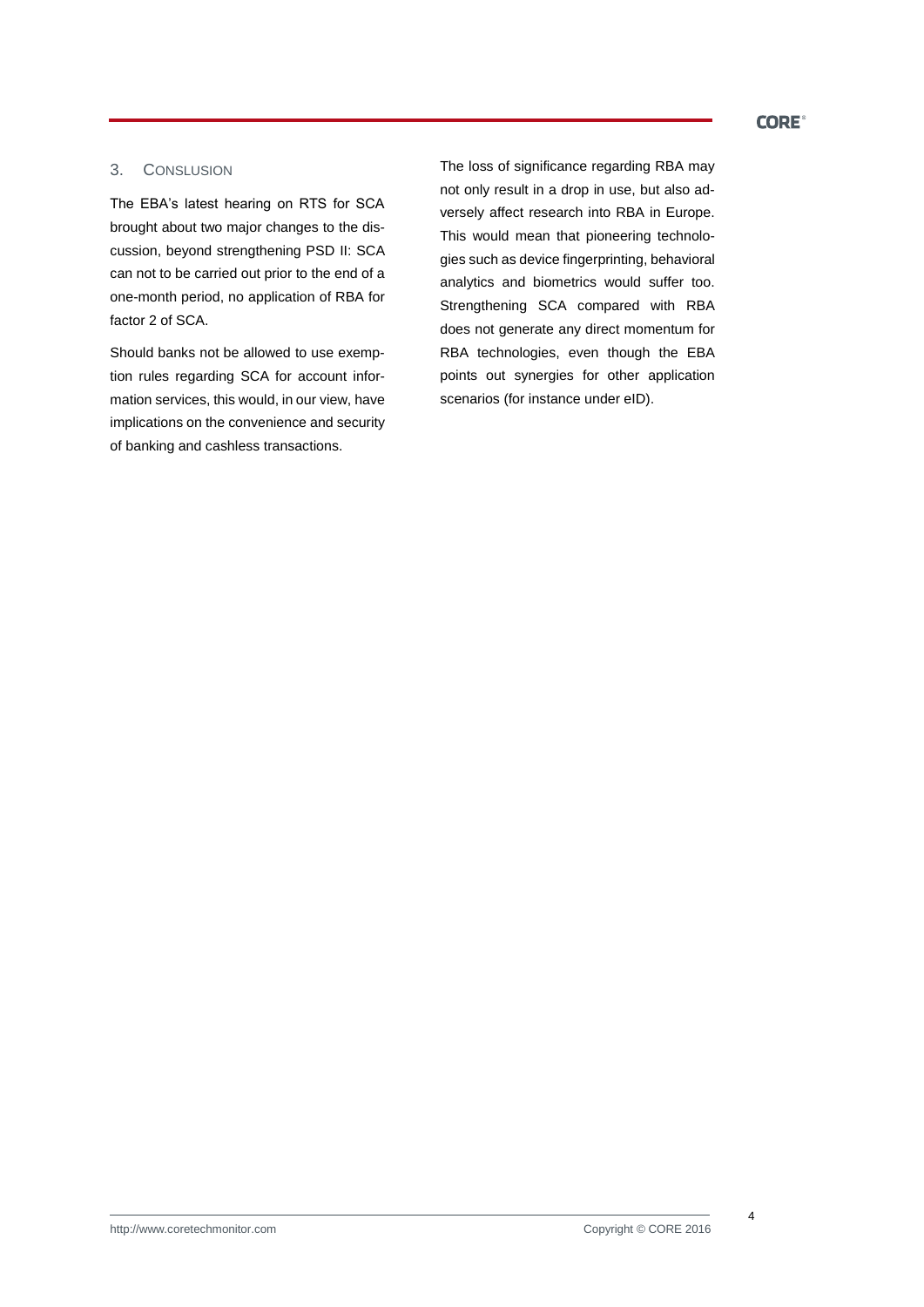## **CORE<sup>®</sup>**

# **Sources**

#### EBA, 2016

[https://www.eba.europa.eu/news-press/calendar?p\\_p\\_auth=5HgT-](https://www.eba.europa.eu/news-press/calendar?p_p_auth=5HgTFilL&p_p_id=8&p_p_lifecycle=0&p_p_state=normal&p_p_mode=view&_8_struts_action=%2Fcalendar%2Fview_event&_8_eventId=1548209)[FilL&p\\_p\\_id=8&p\\_p\\_lifecycle=0&p\\_p\\_state=normal&p\\_p\\_mode=view&\\_8\\_struts\\_ac](https://www.eba.europa.eu/news-press/calendar?p_p_auth=5HgTFilL&p_p_id=8&p_p_lifecycle=0&p_p_state=normal&p_p_mode=view&_8_struts_action=%2Fcalendar%2Fview_event&_8_eventId=1548209)[tion=%2Fcalendar%2Fview\\_event&\\_8\\_eventId=1548209](https://www.eba.europa.eu/news-press/calendar?p_p_auth=5HgTFilL&p_p_id=8&p_p_lifecycle=0&p_p_state=normal&p_p_mode=view&_8_struts_action=%2Fcalendar%2Fview_event&_8_eventId=1548209)

## EBA, 2016

[https://www.eba.europa.eu/-/eba-consults-on-strong-customer-authentication-and-secure](https://www.eba.europa.eu/-/eba-consults-on-strong-customer-authentication-and-secure-communications-under-psd2)[communications-under-psd2](https://www.eba.europa.eu/-/eba-consults-on-strong-customer-authentication-and-secure-communications-under-psd2)

COREtechmonitor, 2016 <http://www.coretechmonitor.com/de/auswirkungen-rts-psd-ii/>